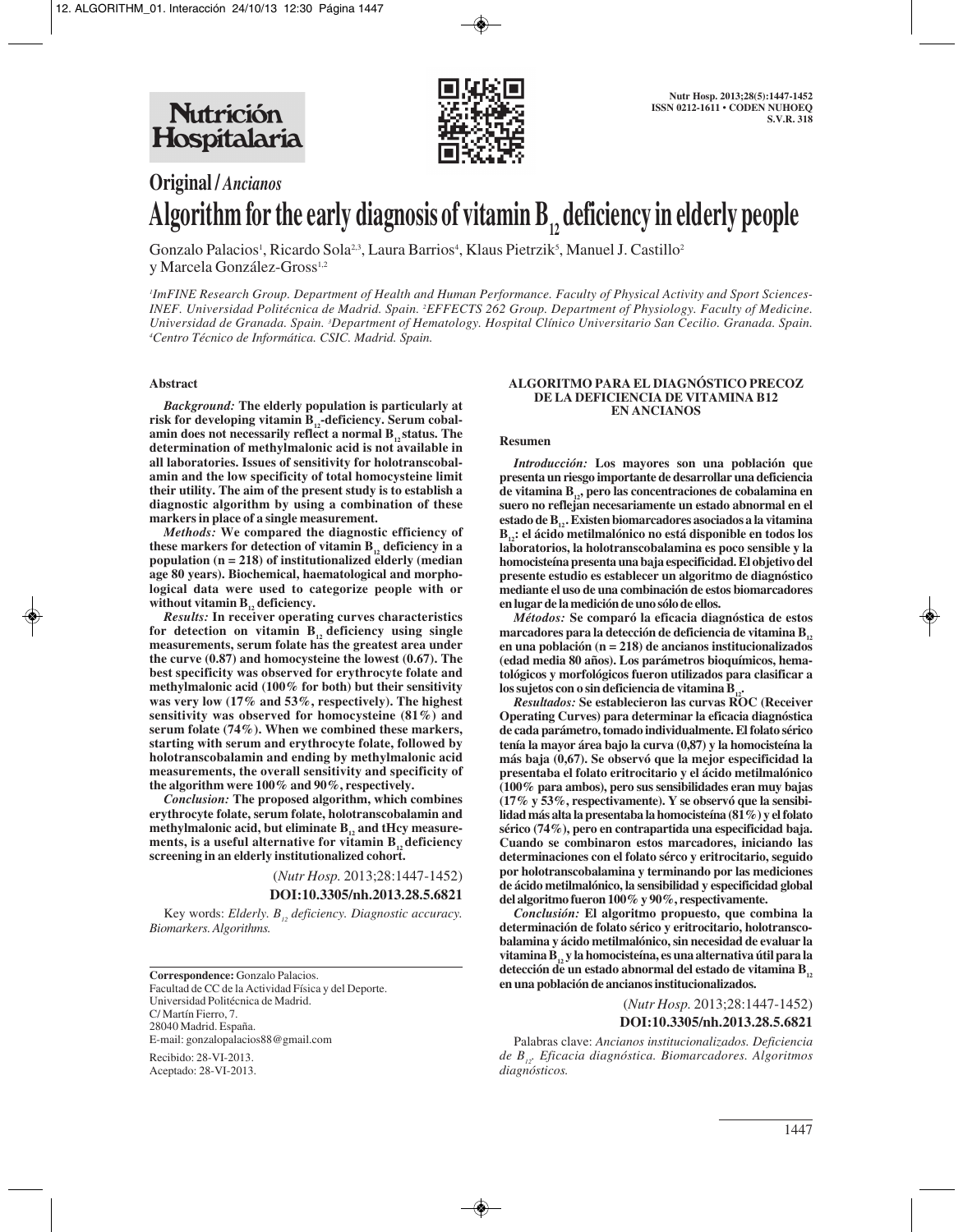# **Introduction**

In developed countries, clinical vitamin deficiency has mostly disappeared and only affects marginal population groups. May be the only exception is for vitamin  $B_{12}$ , which clinical deficiency, the megaloblastic anemia, affects around 20% of the elderly people in developed countries.<sup>1</sup> Also at risk for clinical vitamin  $B_{12}$  deficiency are vegetarians, the more strict vegetarians the higher the risk, $2$  people suffering from gastritis and chronic consumers of medication for this pathology, like H2 pump inhibitors.3,4 Subclinical deficiency is quite more prevalent, especially in the elderly.5-9 In the literature there are data ranging from 6 to 40%, but as there is no accepted method for a valid diagnosis of subclinical vitamin  $B_{12}$  deficiency, these data have to be taken with caution. In the general population, the most prevalent vitamin deficiency is for folate that affects both sexes and all age groups.10,11 This means that in the elderly people, folate and vitamin  $B_{12}$  deficiency come together. In fact, the combined folate/ vitamin  $B_{12}$  deficiency was supposed to be present in up to 63% of the healthy elderly subjects and up to 83% in elderly hospitalized patients.12 As both vitamin deficiencies lead to the development of megaloblastic anemia and the clinical diagnosis based on the identification of the hypersegmentation of the nucleus of neutrophiles is common to both deficiencies, it is not possible to differentiate by this method if there is an isolated vitamin  $B_{12}$  or isolated folate deficiency or a combined deficiency, besides that it appears at a later stage.13 But early diagnosis is decisive, as neurologic symptoms due to vitamin  $B_{12}$ deficiency at an advanced state are irreversible.<sup>14,15</sup> Therefore, the scientific community is searching for a better diagnostic method, which could be used in the routine clinical laboratory, considering also economical aspects. Normal serum cobalamin  $(B_{12})$ does not necessarily reflect a normal  $B_{12}$  status. Methylmalonic acid (MMA) has been also proposed as an alternative diagnostic method for vitamin  $B_{12}$ deficiency.16 A relatively novel marker, Holotranscobalamin (HoloTC), has been presented to afford superior diagnostic specificity because it constitutes the biologically functional vitamin  $B_{12}$ fraction.17,18 Total homocysteine (tHcy) has been cited as a marker for blood B vitamin levels.16 Arguments will be discussed further in this article, but all in all, it seems that no single parameter will allow early accurate identification of vitamin  $B_{12}$  deficiency.19 Therefore, the main objective of our study was to establish a diagnostic scheme in order to try to facilitate early diagnosis and to differentiate between isolated folate, isolated  $B_{12}$  and combined  $B_{12}$ /folate deficiency. For this aim, we have used several  $B_{12}$ related parameters measured in Spanish institutionalized elderly among who there was a high prevalence of  $B_{12}$  deficiency.<sup>9</sup>

# **Material and methods**

#### *Study design*

This study is part of a broader study that aims to establish the vitamin B status of Spanish institutionalized elderly, with special regard to vitamin  $B_{12}$  and folate in association with homocysteine. It has been supported by a grant from the Fondo de Investigación Sanitaria of the Instituto de Salud Carlos III (Spanish Ministry of Health, FIS PI021830). Briefly, this study includes nutritional assessment by means of the Mini Nutritional Assessment,20 cognitive analysis by means of the Mini Mental State<sup>21</sup> and haematological and biochemical data. For this work, from all the analysed variables in the blood, those which are related directly to  $B_{12}$  and folate metabolism were selected, based on clinical criteria and correlation coefficients<sup>9</sup>:  $B_{12}$ , HoloTC, tHcy, serum folate, erythrocyte folate, and MMA.

# *Study population*

Two-hundred and eighteen elderly (82 males, 136 females) with a median age (percentile 5th-95th range) of 80 years (65-90 years) living in an Elderly s Home in Granada, Spain, were recruited for the study. The residents who took part in the study were all elderly living at the residence. They were not taking any vitamin supplement. Anamnesis and blood sampling were included in the biannual medical review that is performed in all the elderly living in the residence. There were no exclusion criteria. None of the volunteers presented any problem that would have justified their exclusion from the study. The study was approved by the Human Research Review Committee of the University of Granada, School of Medicine. The study has been performed following the ethic norms of the Declaration of Helsinki (revision of Edinburgh 2000), Convention of Oviedo, the Good Clinical Practice of the CEE (document 111/3976/88 July 1990) and the Spanish legislation about clinical research in humans (Real Decreto 561/1993 sobre ensayos clínicos). Informed written consent was obtained from subjects and/or their legal representatives.

### *Analytical methods*

After an overnight fast, blood samples were drawn between 8:00 and 10:00 h in the morning. Following venipuncture, 3 ml of EDTA-treated blood was analysed within an hour. Two 8 ml vacutainers with gel for serum were put on ice immediately and centrifuged within one hour at 2000 x g and  $4^{\circ}$  C for 10 min. Following centrifugation they were aliquoted and immediately frozen at -80º C.

Hypersegmentation of the neutrophylic granulozytes was analysed as lobe average and according to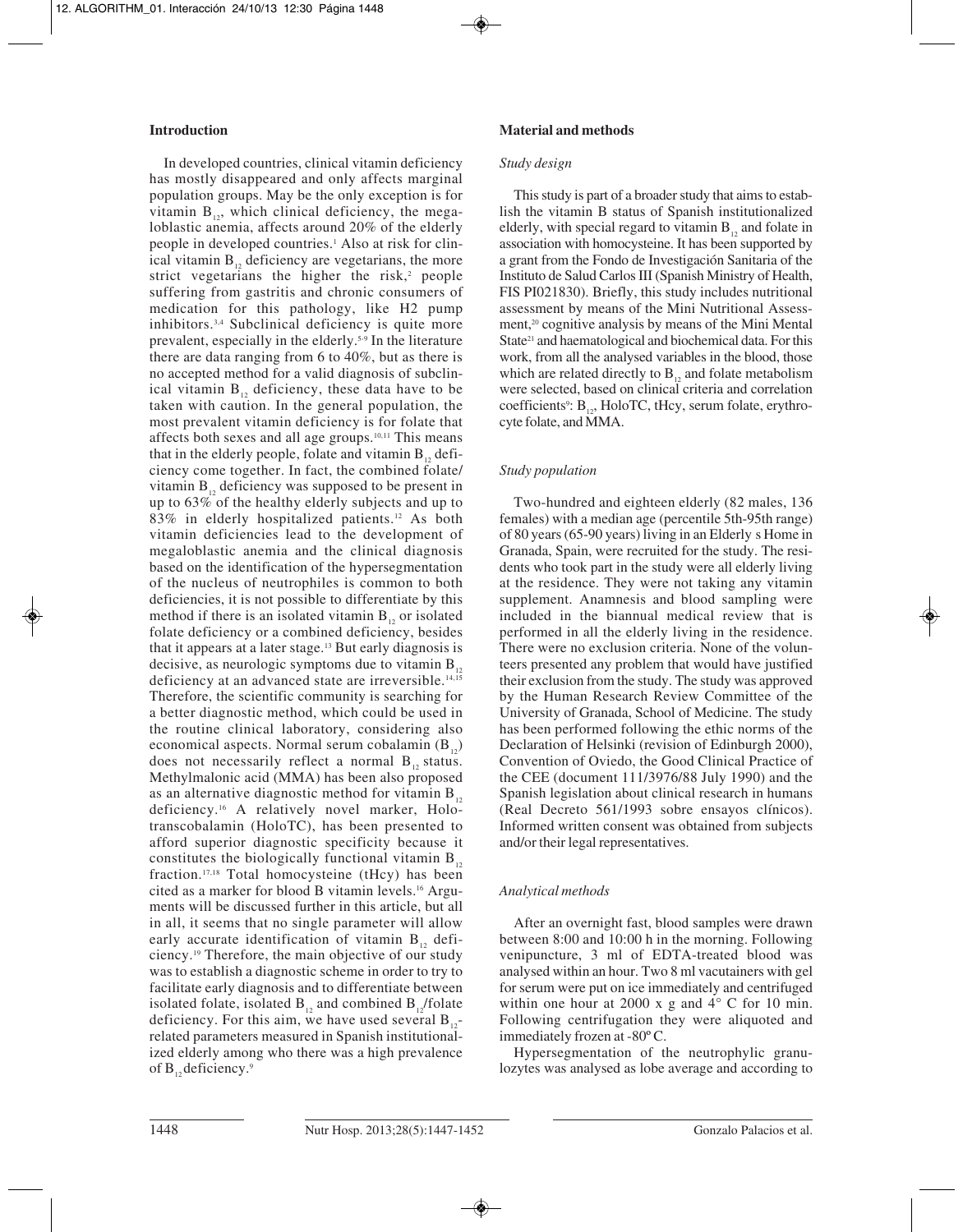| <b>Table I</b><br>Population characteristics |                  |                       |                                 |  |  |  |
|----------------------------------------------|------------------|-----------------------|---------------------------------|--|--|--|
| Variable                                     | $\boldsymbol{n}$ | $Median (p5th-p95th)$ | Percent abnormal (cutoff value) |  |  |  |
| Age, years                                   | 218              | $80(65-90)$           |                                 |  |  |  |
| $B_{12}$ , pmol/l                            | 216              | 231 (96-549)          | $17.4 \leq 148$                 |  |  |  |
| Serum folate, $\mu$ g/l                      | 218              | $6.1(2.8-15)$         | $62.4 ( \leq 7)$                |  |  |  |
| Erithrocyte folate, $\mu$ g/l                | 218              | 275 (111-696)         | $14.2 \leq 175$                 |  |  |  |
| Holo-TC, pmol/ml                             | 214              | $(13-210)$            | $23.8 \leq 35$                  |  |  |  |
| MMA, nmol/l                                  | 205              | 281 (100-864)         | $46.8 \approx 300$              |  |  |  |
| $t$ Hcy, $\mu$ mol/l                         | 217              | $15.8(9.1-26.3)$      | 63.6 (> 13)                     |  |  |  |

the rule of five.<sup>21</sup> tHcy was measured using a fluorescence polarisation immunoassay and serum folate, erythrocyte folate, and  $B_{12}$  were determined by microparticle enzyme immunoassay by using IMx analyzer (Abbott Laboratories, Abbott Park, IL). HoloTC levels were measured by radioimmunoassay provided by Axis-Shield (Oslo, Norway). MMA was analysed by gas chromatography-mass spectrometry.

### *Statistical methods*

No statistical significant differences  $(p > 0.05)$  were found between sexes; therefore, all data for both men and women were analysed together. As not all the variables followed a normal distribution, after using the Kolmogorov-Smirnov test, natural log-transformed data were used for calculating Pearson's correlations coefficients to examine linear associations between the different markers.

To determine the single relative efficiency of SCbl, HoloTC, tHcy, serum folate, erythrocyte folate and MMA to discriminate among individuals with vitamin  $B_{12}$ , deficiency and the others individuals, ROC curves were constructed and areas under the curve (AUCs) compared. Subjects with or without vitamin  $B_{12}$  deficiency were categorized by using biochemical (SCbl, tHcy), haematological (RBC count, haemoglobin, hematocrit, MCV, MCH, MCHC, reticulocytes count) and morphological (lobe average, rule of five) data.

Cutoff values for each metabolite were based on literature reports or standard clinical concentrations. These cutoff values were as follows:  $B_{12} \le 148$  pmol/l (standard clinical value),  $HoloTC \leq 35$  pmol/l<sup>17</sup>, tHcy > 13 µmol/l<sup>17</sup>, serum folate  $\leq$  7 µg/l (standard clinical value), erythrocyte folate  $\leq$  175 µg/l (standard clinical value) and MMA  $\geq$  300 nmol/l.<sup>23</sup>

A hierarchical step-by-step classification model was developed by using different combinations of these biomarkers. In order to decide which of these combinations presented the best diagnostic efficiency, sensitivity and specificity for detecting individuals with vitamin deficiency were determined for the algorithms proposed by using the cutoff values cited above. The diagnostic outcomes of these algorithms were divided into 4 groups: 1) isolated  $B_1$ , deficiency, 2) combined  $B_{12}$ -folate deficiency, 3) isolated folate deficiency and 4) normal. ANOVA analysis was performed to determine if there were significant differences for each of the biomarkers in the different outcomes.

Sample size for each variable was not equal because sufficient volumes of blood were not available from all participants for each assay (table I). Statistical analyses were made with data from individuals having available measurements for all variables used in any particular analyses and they were performed using SPSS for Windows (ver.19.0, SPSS Inc) and MedCalc (ver. 11.6.1.0, MedCalc Software bvba). Statistical significance was defined for all analyses as  $P < 0.05$ .

# **Results**

Table I summarizes the population characteristics. A large proportion (63.6%) of the population had increased tHcy levels (> 13 µmol/l). The prevalence for serum folate deficiency ( $\leq$  7 µg/l) was present in 62.4% of individuals, although only 14.2% had erythrocyte folate levels below the normal range  $(\leq 175 \text{ µg/l}).$ Increased level of MMA  $(\geq 300 \text{ nmol/l})$  was present in 48.8% of participants and 23.8% had holoTC levels below normality ( $\leq$  35 pmol/l). Subnormal level of B<sub>12</sub> (≤ 148 pmol/l) was present in 17.4% of population. The prevalence of the overall vitamin  $B_{12}$  deficiency (i.e. isolated  $B_{12}$ , combined  $B_{12}$ -folate and isolated folate deficiencies) determined by biochemical, haematological and morphological data, was 83.3%.

The strongest positive linear associations were observed between  $B_{12}$  and holoTC (correlation coefficient:  $r = 0.65$ ,  $P < 0.001$ ),  $B<sub>12</sub>$  and erythrocyte folate  $(r = 0.33, p < 0.001)$ , erythrocyte folate and serum folate ( $r = 0.39$ ,  $P < 0.001$ ), holoTC and MMA ( $r =$ 0.31, P < 0.001). Higher inverse correlations were obtained for MMA with  $B_{12}$  (r = -0.32, P < 0.001) and serum folate with tHcy  $(r = -0.29, P < 0.001)$ .

To establish the best variable to start the algorithm, we constructed ROC curves that indicated the capacity of each measurement to discriminate between individuals with or without vitamin deficiency. The AUC (CI) of the ROC curve for serum folate [0.87 (0.82-0.91)]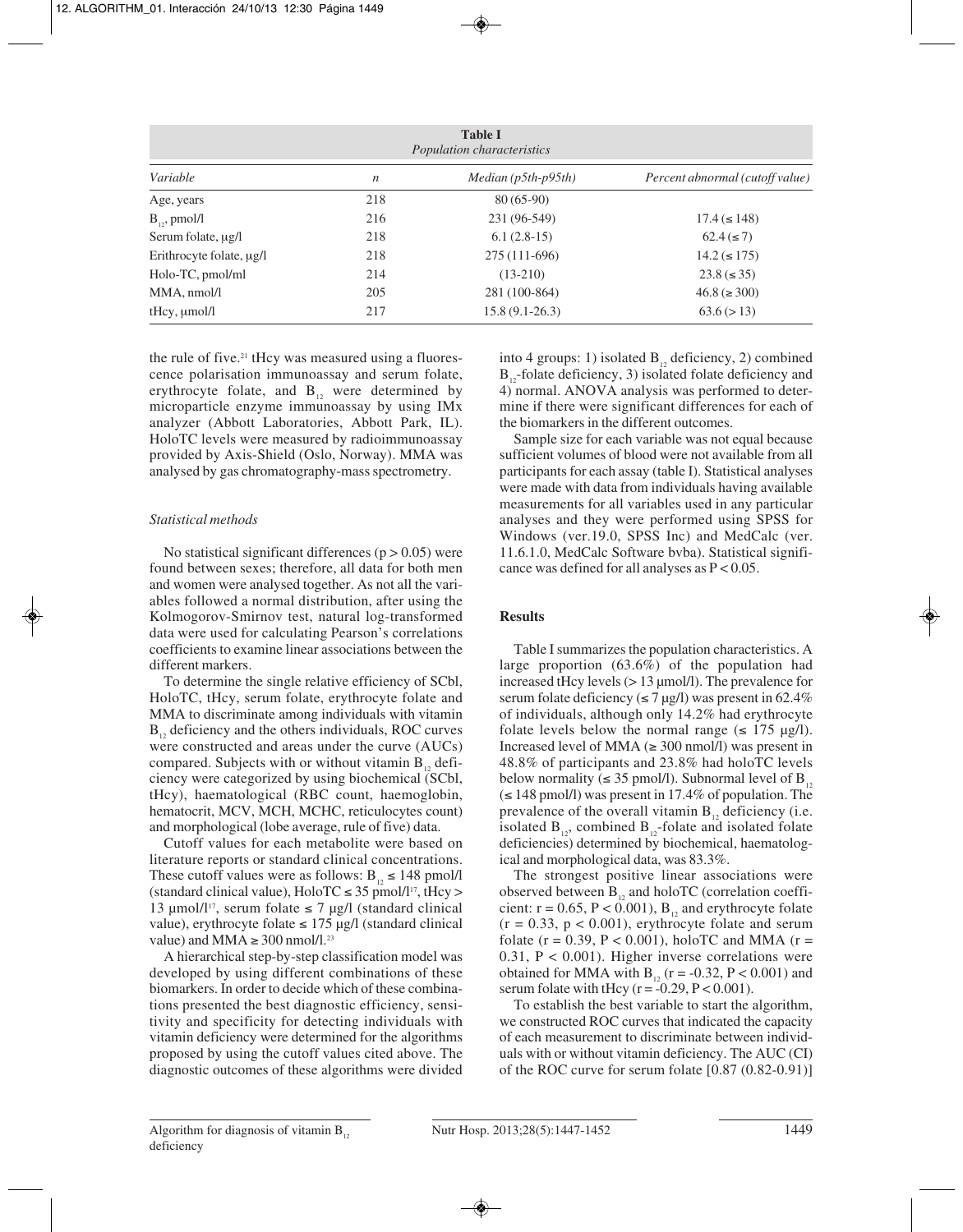| <b>Table II</b><br>ROC curves characteristics |                     |              |             |             |  |  |  |
|-----------------------------------------------|---------------------|--------------|-------------|-------------|--|--|--|
| Variable                                      | $AUC(CI)^t$         | Cutoff value | Sensitivity | Specificity |  |  |  |
| $B_{\nu}$ , pmol/l                            | $0.69(0.62-0.75)$   | $\leq 148$   | 0.20        | 0.94        |  |  |  |
| Serum folate, ng/ml                           | $0.87(0.82-0.91)$   | $\leq 7$     | 0.74        | 0.94        |  |  |  |
| Erithrocyte folate, ng/ml                     | $0.78(0.72 - 9.83)$ | $\leq 175$   | 0.17        | 1.00        |  |  |  |
| Holo-TC, pmol/ml                              | $0.75(0.67-0.81)$   | $\leq 35$    | 0.44        | 0.94        |  |  |  |
| MMA, nmol/l                                   | $0.77(0.72-0.84)$   | $\geq 300$   | 0.53        | 1.00        |  |  |  |
| $tHcy$ , $\mu$ mol/l                          | $0.67(0.61-0.74)$   | >13          | 0.81        | 0.30        |  |  |  |

1 Area under the curve and 95% confidence interval.

indicated that this variable presented the best diagnostic efficiency (table II). The cutoff value for serum folate ( $\leq$  7 µg/l) had a sensitivity and specificity of 74% and 94%, respectively. The AUC (CI) for erythrocyte folate was the second larger area [0.78 (0.72-0.83)] and the cutoff value ( $\leq$  175 µg/L) had a sensitivity (17%) much lower than the cutoff for serum folate, whereas a better specificity (100%). As both serum and erythrocyte folate presented the highest discrimination capacity we decide to start the algorithm A by determining folate status first (fig. 1). If the cutoff values for serum folate and erythrocyte folate were used together



*Fig. 1.—Algoritms A and B showing the different approa ches for B12/folate deficiency diagnosis.*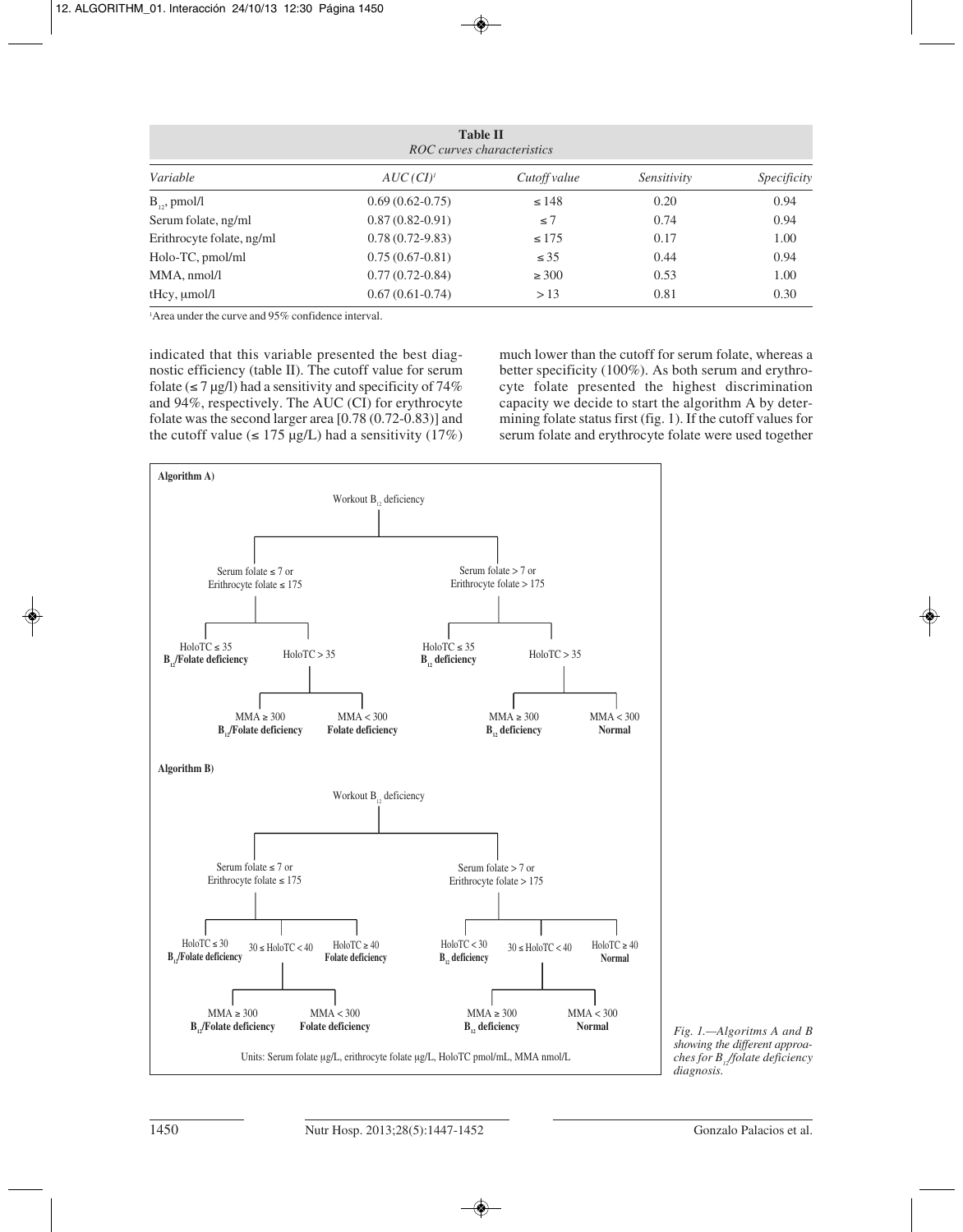**Table III** *Sensitivity and specificity for algorithm A*

| Measurement combination                        | Sensitivity | <i>Specificity</i> |
|------------------------------------------------|-------------|--------------------|
| Serum folata                                   | 0.74        | 0.94               |
| Serum folate, erythrocyte folate               | 0.78        | 0.94               |
| Serum folate, erythrocyte folate, Holo-TC      | 0.91        | 0.91               |
| Serum folate, erythrocyte folate, Holo-TC, MMA | 1.00        | 0.90               |

such that all individuals with low values for one or both of the measurement were combined, the sensitivity and specificity were 78% and 94%, respectively (table III).

AUCs for Holo-TC and MMA were similar (0.75 and 0.77, respectively) and they were higher than for the other two measurements not used yet,  $B_{12}$  and tHcy (0.69 and 0.67 respectively). Then we could use as a second measurement for the algorithm A both variables, holoTC or MMA. Because MMA analysis is expensive and MS-GC method is not available in most laboratories, whereas holoTC measurement can be carried out by using automated immunoassays, this last variable was preferred for the second step of algorithm A. HoloTC was measured on all the individuals, having or not normal folate status. If we combined the three variables (serum folate, erythrocyte folate and holoTC) the sensitivity reached 91%, while the specificity was slightly lower (91%) than measuring only serum and erythrocyte folate (Table 3). MMA was measured for the third and last step of algorithm A. The final sensitivity and specificity were 100% and 90%, respectively, and algorithm A included 6 possible outcomes: two diagnose an isolated  $B_{12}$  deficiency, two a combined deficiency, one an isolated folate deficiency and one normal status.

Algorithm B (fig. 1) represents a slight modification of algorithm A due to a change in the classification of individuals with or without holoTC deficiency. HoloTC measurements were divided in three groups: probable holoTC deficiency (< 30 pmol/l), possible holoTC deficiency (grey zone, between 30 and 40 pmol/l) and holoTC deficiency unlikely (> 40 pmol/l). Using algorithm B, MMA measurements would be carried out only for individuals with holoTC levels into the grey zone and this diagnostic strategy presented a sensitivity slightly lower than for algorithm A (91% and 100%) but a similar specificity (91% and 90%. Algorithm B included 8 possible outcomes: two diagnose an isolated  $B_{12}$  deficiency, two a combined deficiency, two an isolated folate deficiency and two a normal status.

Significant differences were observed for all biomarkers between outcomes, except for  $B_{12}$ , in both algorithm,  $B_{12}$ . HoloTC levels were lowest and MMA levels highest in the combined deficiency group, serum folate was lowest in the isolated folate deficiency group, whereas erythrocyte folate was lowest in the combined deficiency group. tHcy was highest in the combined deficiency group. The only difference observed between algorithm A and B was for erythrocyte folate levels which were higher in isolated  $B_{12}$  deficiency in algorithm A than in algorithm B. In the rest of the outcomes, levels and patterns were very similar.

# **Discussion**

As has been stated before, especially in the elderly, there is a need to detect at the initial phase vitamin  $B_{12}$ deficiency, because they are at a greater risk for functional  $B_{12}$  deficiency. The clinical presentation of vitamin  $B_{12}$  deficiency varies considerably and rarely includes all the classic features, such as macrocytic anemia, peripheral neuropathy and sub-acute combined degeneration of the spinal cord<sup>24</sup>. More typically, vitamin  $B_{12}$  deficiency presents as non-specific symptoms fatigue, lassitude, malaise, vertigo, and cognitive impairment that could be attributed to old age and should be avoided by means of early detection. Moreover, the clinical severity of vitamin  $B_{12}$  deficiency is often unrelated to  $B_{12}$  concentrations.<sup>19,25</sup> This has been demonstrated in our study by the small AUC (0.69) for  $B_{12}$  ROC curve and its low sensitivity (20%) when using a cutoff of 148 pmol/l as the only diagnostic criterion. This means, that functional deficiency occurs even in people whose  $B_{12}$  levels are in the reference range. Concerns about the limitations of standard vitamin  $B_{12}$  assays have been stated before.<sup>17,24,26</sup>

When using in single the rest of variables as the screen for vitamin  $B_{12}$  deficiency, the ROC curve for serum folate showed the larger AUC (0.87) with a good specificity (94%) but the sensitivity reached only 74%. The use of only erythrocyte folate measurement did not appear to be useful to discriminate individuals with inadequate vitamin  $B_{12}$  status due to its very low sensitivity (17%). When combining both folate measurements, specificity remained high (94%) but sensitivity (78%) increased only slightly compared with the sensitivity (74%) of serum folate used alone.

HoloTC has been proposed in the literature as a more sensitive marker.<sup>25-27</sup> However, measurement of HoloTC alone for vitamin  $B_{12}$  deficiency showed in our study a poor sensitivity (44%) that makes it unsuitable for screening. In order to increase the overall sensitivity detecting abnormal vitamin  $B_{12}$  status and preserving a good specificity, we combined both folate measurements with HoloTC values, obtaining a sensitivity and specificity of 91% for both (table III). Mean HoloTC levels are below 35 pmol/l in the isolated  $B<sub>12</sub>$  and in the combined deficiency group in algorithm B. In fact, we found a strong correlation ( $r = 0.656$ ;  $p < 0.001$ ) between HoloTC and SCbl.

The clinical-economical advantage of algorithm B is that less MMA measurements have to be performed. MMA analysis is very expensive and the MS-GC method is complicated and not possible in the routine laboratory. There are several other physiological/ pathological conditions where MMA is elevated, not only in  $B_{12}$  deficiency.<sup>25</sup> Furthermore, in the 93 subjects